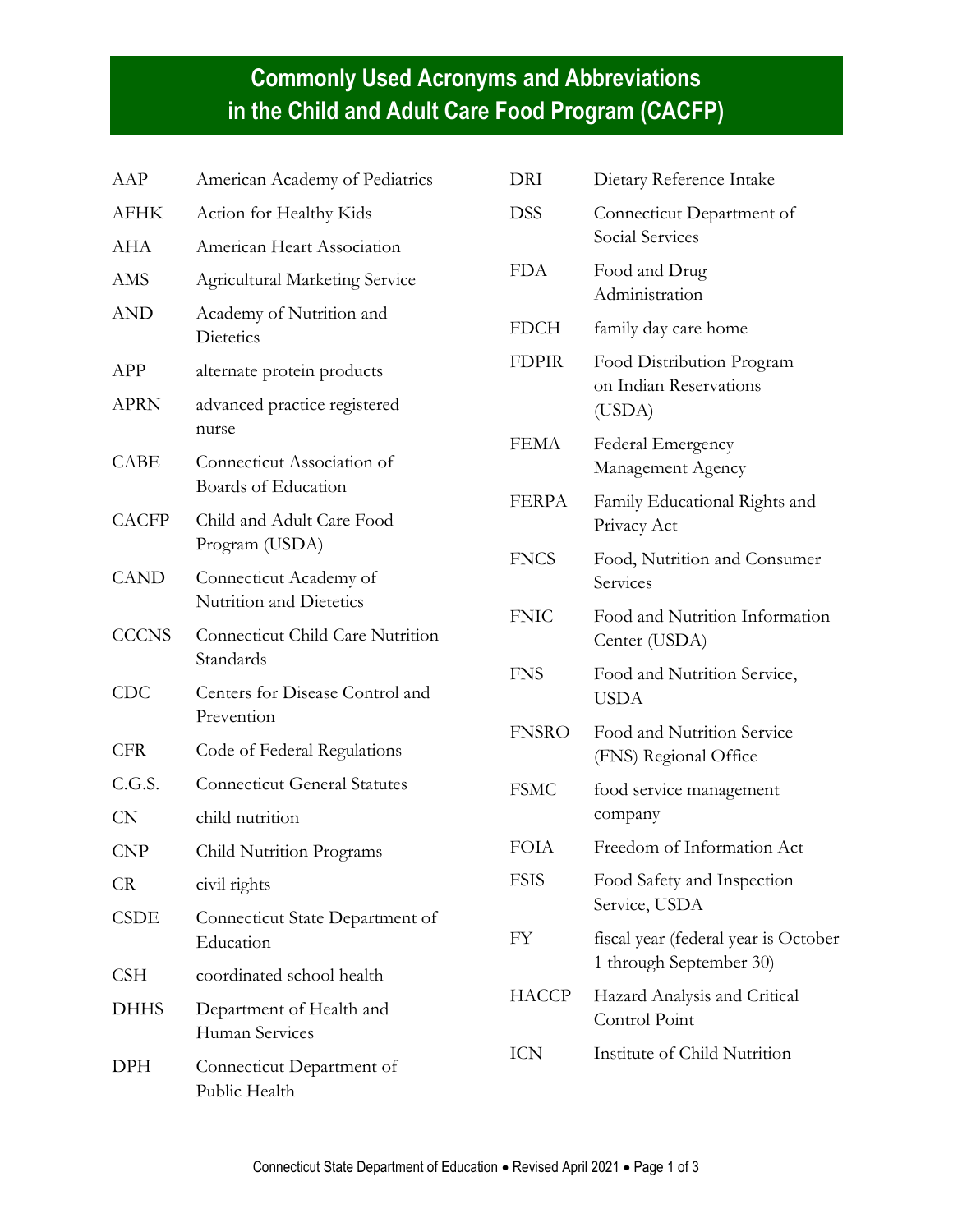## **Commonly Used Acronyms and Abbreviations in the CACFP**

| <b>IDEA</b>  | Individuals with Disabilities<br><b>Education Act</b>       |
|--------------|-------------------------------------------------------------|
| <b>IEG</b>   | income eligibility guidelines                               |
| IEP          | individualized education<br>program                         |
| IFB          | invitation for bid                                          |
| <b>IFIC</b>  | iron-fortified infant cereal                                |
| <b>IFIF</b>  | iron-fortified infant formula                               |
| <b>IHCP</b>  | individualized health care<br>plan                          |
| <b>IOM</b>   | Institute of Medicine, National<br>Academies of Science     |
| LEA          | local educational agency                                    |
| <b>NAEYC</b> | National Association for the<br>Education of Young Children |
| <b>NAFCC</b> | National Association for Family<br>Child Care               |
| <b>NASPE</b> | National Association for Sport<br>and Physical Education    |
| <b>NDL</b>   | national disqualified list                                  |
| <b>NSLP</b>  | National School Lunch Program<br>(USDA)                     |
| <b>OIG</b>   | Office of the Inspector General,<br><b>USDA</b>             |
| OMB          | Office of Management and<br>Budget (Federal)                |
| <b>OVS</b>   | offer versus serve                                          |
| P.L.         | public law                                                  |
| <b>PPT</b>   | planning and placement team                                 |
| PFS          | product formulation<br>statement                            |
| QFO          | qualified food operator                                     |

| <b>RCCI</b> | residential child care institution                                           |
|-------------|------------------------------------------------------------------------------|
| <b>RD</b>   | registered dietitian                                                         |
| RDA         | Recommended Dietary<br>Allowance                                             |
| <b>RFP</b>  | request for proposal                                                         |
| <b>SA</b>   | state agency                                                                 |
| SBP         | School Breakfast Program<br>(USDA)                                           |
| <b>SD</b>   | seriously deficient                                                          |
| SDE         | Connecticut State Department of<br>Education                                 |
| SEA         | state education agency                                                       |
| <b>SNAP</b> | Supplemental Nutrition<br>Assistance Program                                 |
| <b>SNP</b>  | Special Nutrition Programs,<br>FNS/USDA                                      |
| <b>SO</b>   | sponsoring organization<br>(sponsor)                                         |
| <b>TANF</b> | Temporary Assistance for Needy<br>Families                                   |
| TEFAP       | The Emergency Food Assistance<br>Program, FNS/USDA                           |
| TFA         | temporary family assistance                                                  |
| TN          | <b>Team Nutrition</b>                                                        |
| USDA        | United States Department of<br>Agriculture                                   |
| VPP         | vegetable protein products                                                   |
| WIC         | Special Supplemental Nutrition<br>Program for Women, Infants and<br>Children |